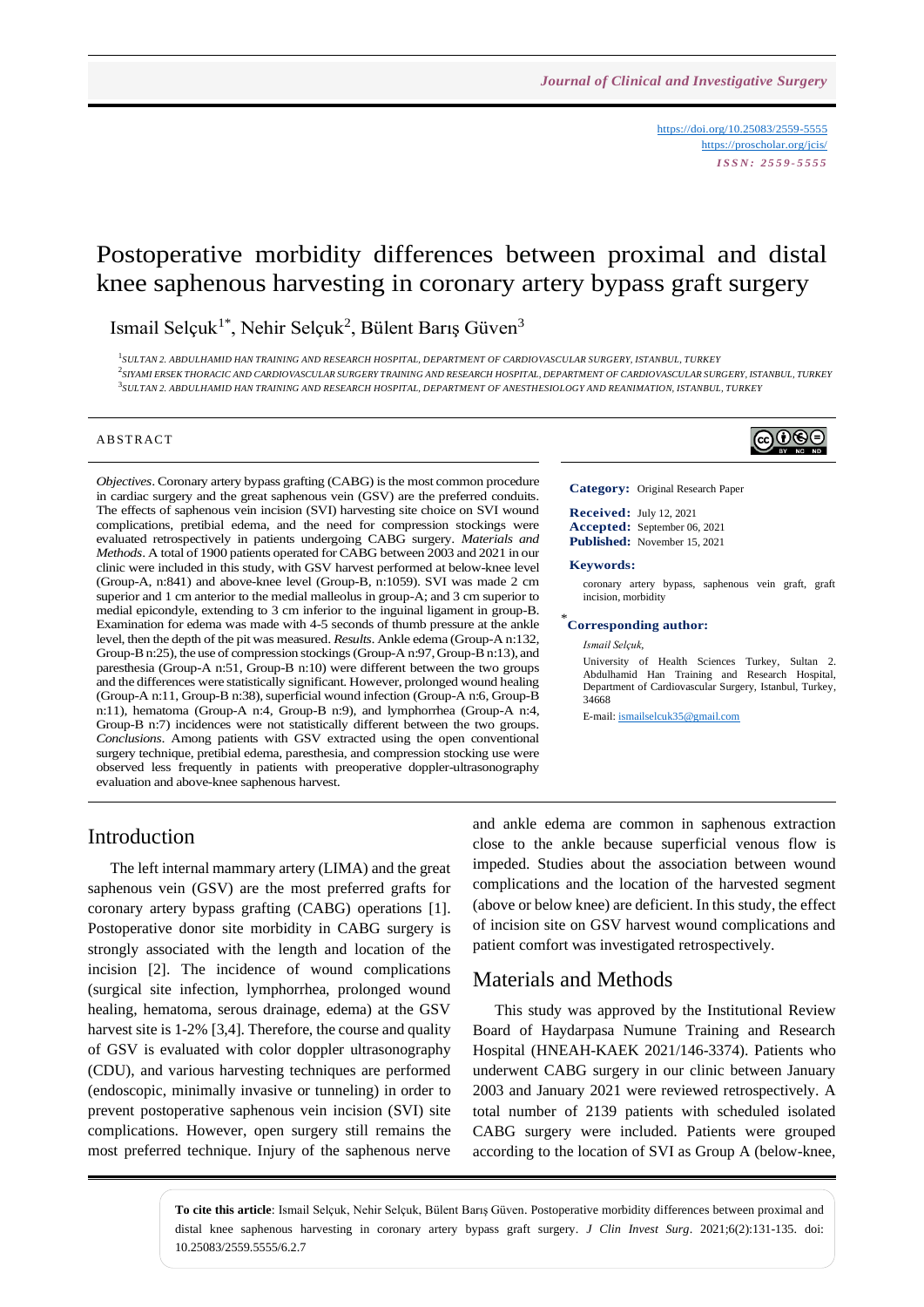n=841) and Group B (above-knee n=1059). Patients who received unilateral GSV grafts in both groups were included in the study. In Group B, GSVs with a diameter of < 5 mm were used as grafts in RDUS measurements, and a below-knee GSV graft was used in patients with a diameter of > 5 mm. Locations of SVI were determined according to the operating surgeon's preference. All of the surgeries were performed by the same team, with the same senior surgeon. No criterion was used for the choice of the harvest site. Patients with peripheral vascular disease, BMI ≥30kg/m2, edema secondary to another pre-existing disease (cardiac, hepatic, renal, thyroid), lacking medical records, fibrotic GSV on RDUS examination, bilateral GVS grafts used and GSV removed endoscopically were excluded. Demographic data including age, sex, body mass index (BMI), tobacco use, and presence of comorbidities were obtained from the database of the institution and are illustrated in Table 1. The course of GSV was detected with ultrasonography and marked on the skin with a permanent marker before surgery. All the patients were medicated in the operating room with prophylactic intravenous (IV) 1g cefazolin sodium. IV clindamycin was used if patient was allergic to penicillin.

| <b>Table 1.</b> Demographic data for the studied population |               |                                                                                                                                                      |                          |         |  |  |
|-------------------------------------------------------------|---------------|------------------------------------------------------------------------------------------------------------------------------------------------------|--------------------------|---------|--|--|
|                                                             |               | <b>Below-knee</b><br>$(n=841)$                                                                                                                       | Above-knee<br>$(n=1059)$ | P       |  |  |
| Gender                                                      | <b>Female</b> | 244 (29.3%)                                                                                                                                          | 339 (32.2%)              | 0,159   |  |  |
|                                                             | <b>Male</b>   | 597 (70.7%)                                                                                                                                          | 720(67.8%)               |         |  |  |
| Age                                                         |               | $66,7{\pm}5,29$                                                                                                                                      | $67.69 \pm 5.46$         | 0.88    |  |  |
| <b>PAD</b>                                                  |               | 118(14%)                                                                                                                                             | 139(13%)                 | 0.018   |  |  |
| <b>HT</b>                                                   |               | 218 (26%)                                                                                                                                            | 286 (27.1%)              | 0.595   |  |  |
| DM                                                          |               | 185 (22%)                                                                                                                                            | 190 (18%)                | 0.027   |  |  |
| <b>COPD</b>                                                 |               | 93(11%)                                                                                                                                              | 159 (15%)                | 0.012   |  |  |
| <b>SMOKİNG</b>                                              |               | 168 (20%)                                                                                                                                            | 232 (22%)                | 0.305   |  |  |
| <b>CRF</b>                                                  |               | 42 (5%)                                                                                                                                              | 64 (6%)                  | 0.322   |  |  |
| BMI                                                         |               | $24.02 \pm 2.27$                                                                                                                                     | $24.22 \pm 2.36$         | 0.947   |  |  |
| DM:                                                         | Diabetes      | PAD: Peripheral artery disease, HT: Hypertension,<br>Mellitus,<br>Obstructive Pulmonary Disease, CRF: Chronic<br>Renal Failure, BMI: Body Mass Index | COPD:                    | Chronic |  |  |

Wound site complications (surgical site infection, lymphorrhea, prolonged wound healing, hematoma, paresthesia), pretibial edema, and long-term (1 month after the discharge) need for compression stockings (15-18 mmHg) were investigated during postoperative follow up.

#### *Surgical Technique*

CABG operations were performed under general anesthesia with cardiopulmonary bypass. SVI for the Group A patients was performed 2 cm superior and 1 cm anterior to the medial malleolus, and incision was extended

up to the inguinal area, if needed. SVI for the Group B patients was performed between 3 cm superior to medial epicondyle, and 3cm inferior to the inguinal ligament. After extraction, bleeding control was achieved and hemovac drain was inserted. Subcutaneous tissue and skin were closed with Vicryl sutures. Wound dressings were placed, then the leg was wrapped with elastic bandage. Perioperative antibiotic prophylaxis was repeated every 90 minutes during surgery. Postoperative prophylaxis was given every 8 hours in the first 24 hours.

#### *Examination of edema*

Examination of pretibial edema was performed by measuring the depth of the pit created by pressing the thumb on the skin of the ankle. Edema was classified as;  $1 + \leq 2$  mm,  $2 + : 2 - 4$  mm,  $3 + : 4 - 6$  mm, and  $4 + : 6 - 8$  mm, according to the depth measured. Routine examination for edema and measurement of the perimeter of the ankle was performed in both groups daily until discharge, then during every follow-up appointment.

### Results

A total of 1900 patients were included in the study, with 841 in Group A (below-knee) and 1059 in Group B (aboveknee). 239 patients were excluded in the study (Figure 1). At the saphenous harvest location, paresthesia was observed in 61 patients, prolonged wound healing in 49 patients, superficial wound infection in 17 patients, lymphorrhea in 11 patients, and hematoma in 13 patients (Table 2). In 157 patients, ankle edema was detected, and 110 patients needed compression stockings (Table 3).



**Figure 1**. Flow chart for the retrospective study (GSV: Great saphenous vein)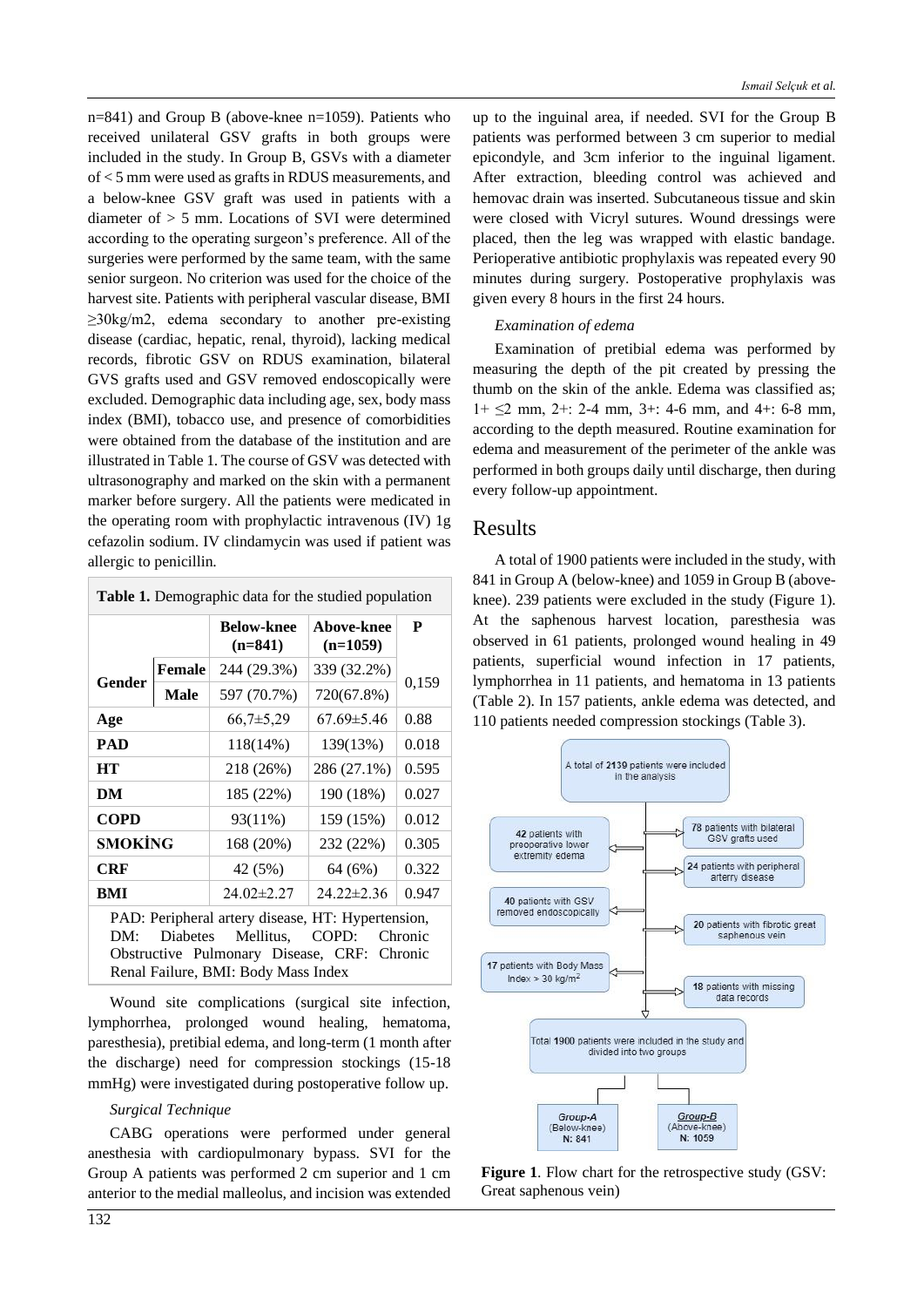| <b>Table 2.</b> Postoperative complications |                    |                     |        |  |  |
|---------------------------------------------|--------------------|---------------------|--------|--|--|
|                                             | Group-A<br>(n:841) | Group-B<br>(n:1059) | P      |  |  |
| Lymphorrhea                                 | 4                  | 7                   | 0.597  |  |  |
| Cellulite                                   | 6                  | 11                  | 0.455  |  |  |
| Hematoma                                    | 4                  | 9                   | 0.363  |  |  |
| Prolonged<br>wound healing                  | 18                 | 31                  | 0.282  |  |  |
| Paresthesia                                 | 51                 | 10                  | 0.0001 |  |  |
| Edema                                       | 132                | 25                  | 0.0001 |  |  |

**Table 3.** Edema classification and use of compression stockings

|                                    | Group-A<br>(n:841) | Group-B<br>(n:1059) | Р      |  |
|------------------------------------|--------------------|---------------------|--------|--|
| $1+$ edema                         | 28                 | 17                  |        |  |
| $2+$ edema                         | 72                 | 8                   |        |  |
| $3+$ edema                         | 32                 |                     | 0.0001 |  |
| $4+$ edema                         |                    |                     |        |  |
| Use of<br>compression<br>stockings | 97                 | 13                  | 0.0001 |  |

The difference in the incidence of the ankle edema (Group A: 132, Group B:25,  $p<0.05$ ), the need for compression stockings (Group A:97, Group B:13, p<0.05), and postoperative paresthesia (Group A:51, Group B:10, p<0.05) were statistically significant between the two groups. The difference in prolonged wound healing (Group A:11, Group B:38, p>0.05), superficial wound infection (Group A:6, Group B:11, p>0.05), hematoma (Group A:4, Group B:9, p>0.05), and lymphorrhea (Group A:4, Group B:7, p>0.05) were not statistically significant between the two groups.

There were 25 patients with edema below the knee in Group B. Fourteen among theses had SVI partially extended below-knee because of the preoperative detection with DUS with poor-quality (fibrotic, aneurysmal, history of venous thrombosis) saphenous graft in the contralateral leg.

Treatment methods and comorbidities of the patients with prolonged wound healing are summarized in Table 4. Among the group of patients with prolonged wound healing, 18 patients had peripheral artery disease, 27 patients had diabetes mellitus and 4 patients had Buerger disease. Vacuum-assisted closure (VAC) was used in 22 patients, long-term application of sterile wound dressings being sufficient for 17 patients. Surgical debridement was performed for 10 of the patients; 3 of them were in Group A (2 patients with hematoma, 1 with lymphorrhea) and 7 of them were in Group B (4 patients with hematoma, 3 patients with lymphorrhea).

Patients with wound infection, cellulitis and lymphorrhea were treated with oral antibiotics and regular sterile wound dressing. Patients with hematoma (Group A=3, Group B=7) were treated with drainage, or elastic bandages and topical mucopolysaccharide ointment (445 mg= 40000 U mucopolysaccharide polysulfate). Compression stockings (medium pressure/ 15-18mm Hg, below knee) were used for patients with pretibial edema during hospital stay. Patients with persistent edema after discharge continued to use medium-pressure below-knee stockings for 4-6 weeks.

**Table 4.** Comorbidities and treatment methods in patients with prolonged wound healing

|                                  | Group A<br>(n;18) | <b>Group B</b><br>(n;31) | P     |
|----------------------------------|-------------------|--------------------------|-------|
| <b>PAD</b>                       | 7                 | 11                       | 0.346 |
| DM                               | 10                | 17                       | 0.178 |
| <b>Buerger</b><br><b>Disease</b> | 1                 | 3                        | 0.317 |
| <b>VAC</b>                       | 8                 | 14                       | 0.201 |
| <b>LTAWD</b>                     | 7                 | 10                       | 0.467 |
| <b>Debridement</b>               | 3                 |                          | 0.206 |

PAD; Peripheral artery disease, DM; Diabetes Mellitus, VAC; Vacuum-assisted closure, LTAWD: Long-term application of sterile wound dressings

### Discussion

Coronary artery bypass grafting surgery is the most common cardiac surgery procedure and LIMA and GSV are usually the most preferred grafts [5,6]. Recently, widespread use of multivessel bypass surgery caused the usage of longer saphenous grafts more frequently.

The saphenous wound complications of CABG surgery are responsible for 15% of the total postoperative morbidity [7,8]. Insufficient mobilization caused by GSV harvest wound complications give rise to pulmonary complications in the short term, and pressure ulcers in the long term; consequently, longer hospital stay and problems with patient psychology may be encountered. Therefore, the GSV should be evaluated by detailed CDU and the correct graft harvesting technique should be determined to reduce SVI complications.

Preoperative ultrasonographic screening of the saphenous vein is beneficial in order to avoid excessive incisions. Temizkan et al. [7] demonstrated fewer postoperative SVI complications in patients evaluated with preoperative ultrasonography. Both groups were evaluated with detailed preoperative CDU in our study. Rates of postoperative wound complications were not statistically different between the two groups.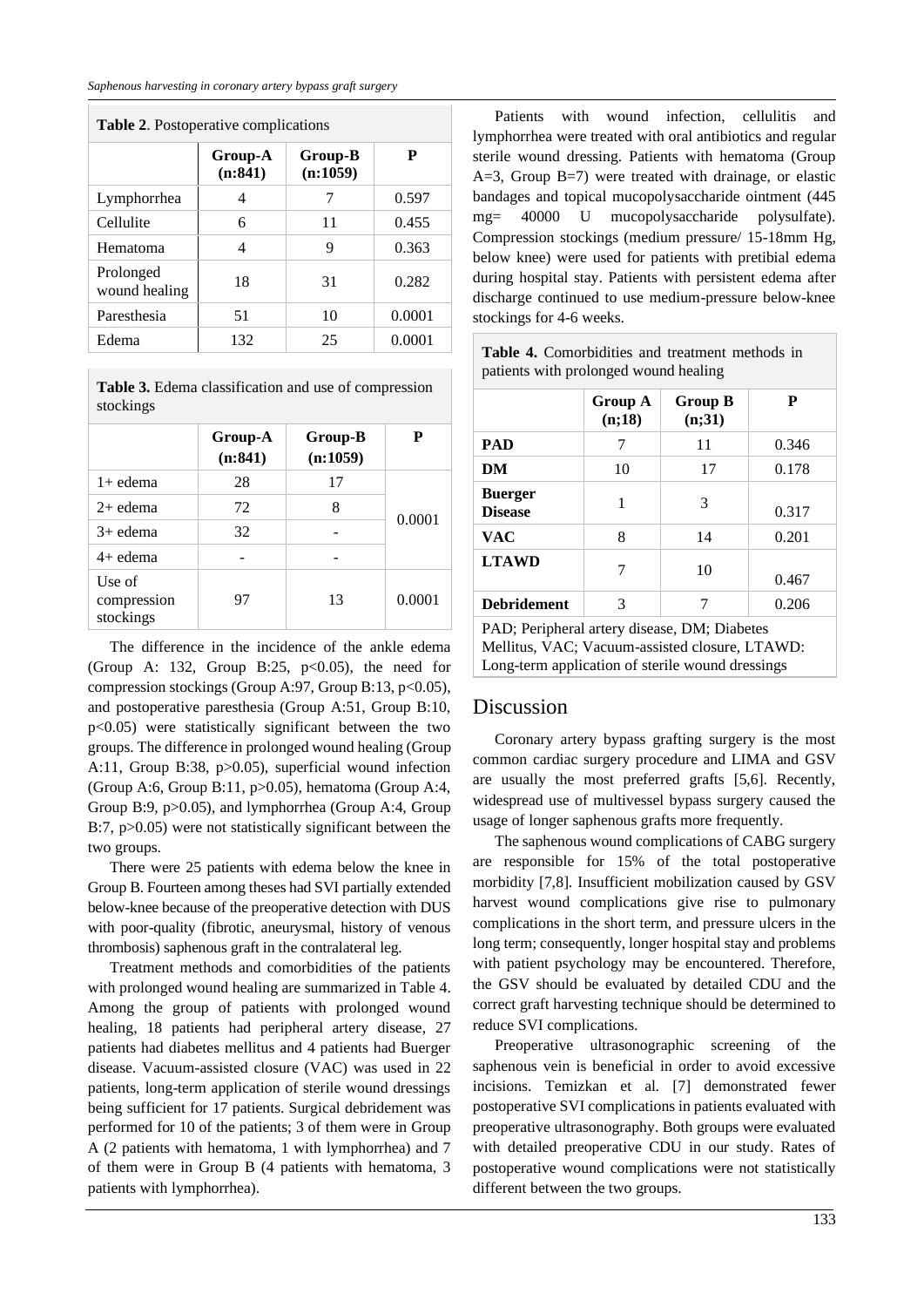Various harvesting techniques are implemented, such as bridging technique, endoscopic vein harvesting (EVH) and open surgery, in order to reduce postoperative morbidity related to the harvesting technique. Incisions are smaller in the bridging technique and EVH leading to less tissue damage and better tissue perfusion and consequently fewer postoperative wound complications. In our clinic, GSV has been removed endoscopically for the last 3 years, but it is not routinely performed due to the high cost. Nevertheless, technical difficulties, poor costeffectiveness, risk of CO2 embolization, difficulty of the technique, and longer learning curve have led to open surgery still remaining as the most preferred technique [9,10]. Open surgery for GSV harvest is also the most commonly chosen technique in our institution.

In general, direction of flow in the perforating veins is from the superficial veins towards the deep veins. However, venous flow below the ankle is from the deep venous arch towards the superficial veins of the foot [7]. Hence, the most distal level of saphenous harvest should be minimum 10 centimeters superior of the medial malleolus in order to avoid the edema of the foot and ankle [11]. The venous return of the foot towards the tibioperoneal deep venous system is therefore preserved [7]. Deep venous insufficiency is the physiopathological mechanism which causes ankle edema, and compression stockings are needed accordingly to treat pretibial edema after GSV extraction. Furthermore, pretibial and infrapatellar branches of the saphenous nerve are more frequently injured because of the close proximity of the saphenous vein and nerve at the below-knee level. Ramasastry et al. [12] demonstrated that patients whose saphenous extractions were performed by an upwards dissection from medial malleolus had a higher incidence of paresthesia. Also in our study, the incidence of ankle edema, compression stocking use, and paresthesia was significantly higher in patients with below-knee GSV harvest.

The most important limitations of the study are the retrospective design and the independent choice of the surgeon for the technique to be used for harvesting. Thus, the bias of the surgeon cannot be ruled out. Another limitation is the long duration of the study causing missing patient data and exclusion of those patients.

# **Conclusions**

In conclusion, saphenous harvest wound complications of CABG have a negative effect on the comfort and psychology of patients. There was a decrease in the incidence of postoperative wound complications and consequently a decrease in the duration of compression stocking use, owing to preoperative CDU evaluation of GSV and the above-knee incision method. Thus, we recommend preoperative CDU evaluation, the open surgery technique and above-knee GSV use to avoid the SVI complications in CABG operations.

# Conflict of interest disclosure

There are no known conflicts of interest in the publication of this article. The manuscript was read and approved by all authors.

# Compliance with ethical standards

The study was approved by the Haydarpasa Numune Training and Research Hospital clinical ethics committee (HNEAH-KAEK 2021/146-3374).

## References

- 1. Allen K, Cheng D, Cohn W, Connolly M, Edgerton J, Falk V, Martin J, Ohtsuka T, Vitali R. Endoscopic Vascular Harvest in Coronary Artery Bypass Grafting Surgery: A Consensus Statement of the International Society of Minimally Invasive Cardiothoracic Surgery (ISMICS) 2005. *Innovations (Phila).* 2005 Winter;1(2):51-60. doi: 10.1097/01.gim.0000196315.32179.82
- 2. Black EA, Campbell RK, Channon KM, Ratnatunga C, Pillai R. Minimally invasive vein harvesting significantly reduces pain and wound morbidity. *Eur J Cardiothorac Surg*. 2002 Sep;22(3):381-6. doi: 10.1016/s1010-7940(02)00296-8
- 3. Siddiqi MS. Saphenous vein harvest wound complications: risk factors, identification, prevention, and management. *Chronic Wound Care Management and Research*. 2016; 3:147-56. doi: 10.2147/CWCMR.S82601
- 4. DeLaria GA, Hunter JA, Goldin MD, Serry C, Javid H, Najafi H. Leg wound complications associated with coronary revascularization. *J Thorac Cardiovasc Surg*. 1981 Mar;81(3):403-7.
- 5. Bitondo JM, Daggett WM, Torchiana DF, Akins CW, Hilgenberg AD, Vlahakes GJ, Madsen JC, MacGillivray TE, Agnihotri AK. Endoscopic versus open saphenous vein harvest: a comparison of postoperative wound complications. *Ann Thorac Surg*. 2002 Feb;73(2):523-8. doi: 10.1016/s0003- 4975(01)03334-3
- 6. Ferdinand FD, MacDonald JK, Balkhy HH, Bisleri G, Hwang HY, Northrup P, Trimlett RHJ, Wei L, Kiaii BB. Endoscopic Conduit Harvest in Coronary Artery Bypass Grafting Surgery: An ISMICS Systematic Review and Consensus Conference Statements. *Innovations (Phila).* 2017 Sep/Oct;12(5):301-319. doi: 10.1097/IMI.0000000000000410
- 7. Temizkan V, Ugur M, Arslan G, Alp I, Yedekci E, Ucak A, Yilmaz AT. Comparison of conventional technique and ultrasonographic mapping in saphenous